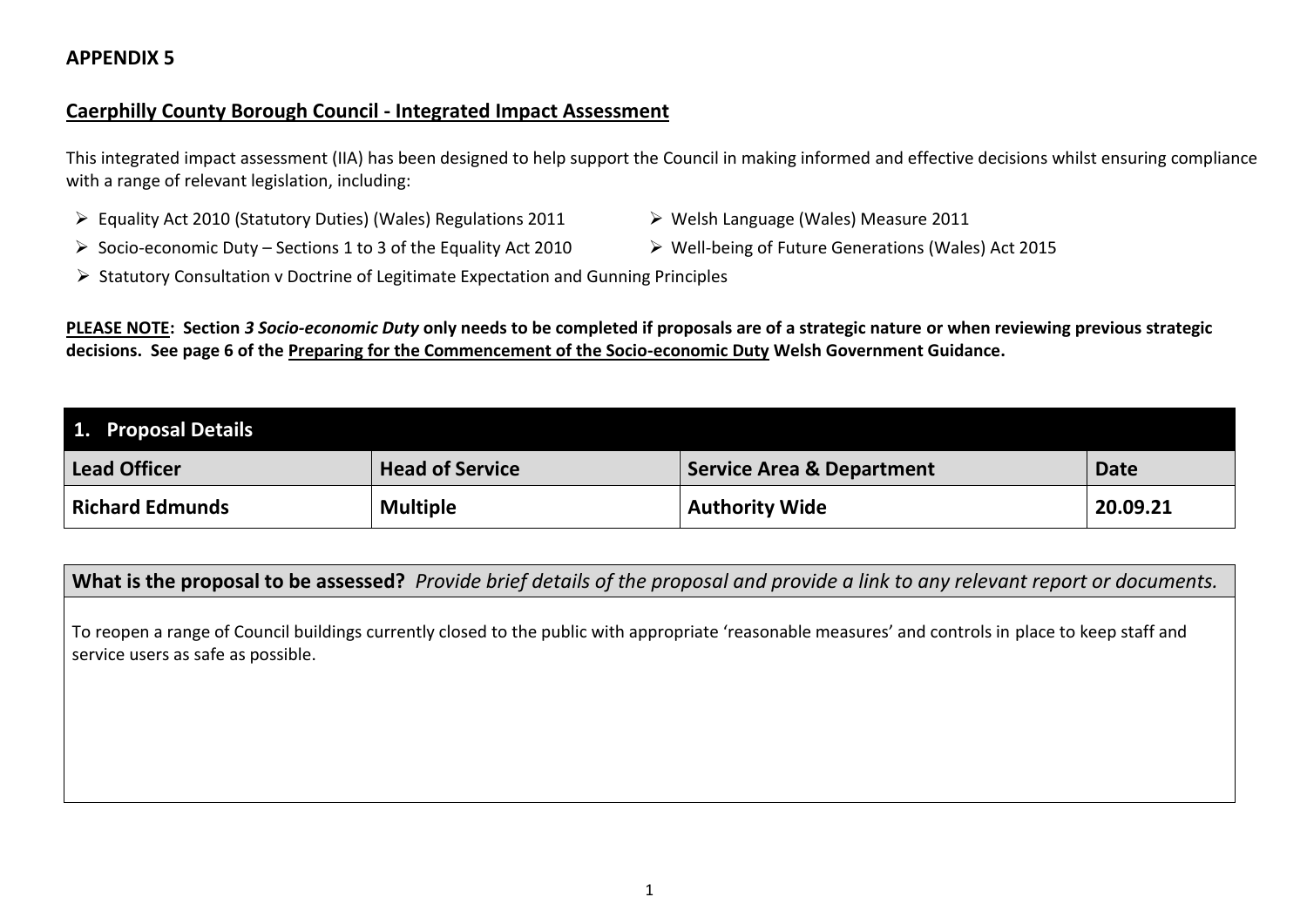# **2. Equality Act 2010 (Statutory Duties) (Wales) Regulations 2011**

*(The Public Sector Equality Duty requires the Council to have "due regard" to the need to eliminate unlawful discrimination, harassment and victimisation; advance equality of opportunity between different groups; and foster good relations between different groups). Please note that an individual may have more than one protected characteristic.*

| <b>Protected Characteristics</b>                                                                                                                   | Does the proposal have any positive,<br>negative or neutral impacts on the<br>protected characteristics and how?                                                                                                                                                                                 | If there are negative impacts how will<br>these be mitigated?                                                                                                                                  | What evidence has been used to<br>support this view? |
|----------------------------------------------------------------------------------------------------------------------------------------------------|--------------------------------------------------------------------------------------------------------------------------------------------------------------------------------------------------------------------------------------------------------------------------------------------------|------------------------------------------------------------------------------------------------------------------------------------------------------------------------------------------------|------------------------------------------------------|
| Age (people of all ages)                                                                                                                           | A number of Council buildings are<br>recommended for reopening. This will<br>have a positive impact by providing an<br>additional option for all residents to<br>access certain services in person, above<br>and beyond the telephone and web-<br>based access channels that remain in<br>place. | Accessing buildings in person does<br>increase the risk of virus transmission<br>so buildings will reopen with a range of<br>reasonable measures in place to<br>minimise the associated risks. | See report Appendices.                               |
| Disability (people with<br>disabilities/long term<br>conditions)                                                                                   | A number of Council buildings are<br>recommended for reopening. This will<br>have a positive impact by providing an<br>additional option for all residents to<br>access certain services in person, above<br>and beyond the telephone and web-<br>based access channels that remain in<br>place. | Accessing buildings in person does<br>increase the risk of virus transmission<br>so buildings will reopen with a range of<br>reasonable measures in place to<br>minimise the associated risks. | See report Appendices.                               |
| <b>Gender Reassignment</b><br>(anybody who's gender<br>identity or gender<br>expression is different to<br>the sex they were assigned<br>at birth) | A number of Council buildings are<br>recommended for reopening. This will<br>have a positive impact by providing an<br>additional option for all residents to<br>access certain services in person, above<br>and beyond the telephone and web-<br>based access channels that remain in<br>place. | Accessing buildings in person does<br>increase the risk of virus transmission<br>so buildings will reopen with a range of<br>reasonable measures in place to<br>minimise the associated risks. | See report Appendices.                               |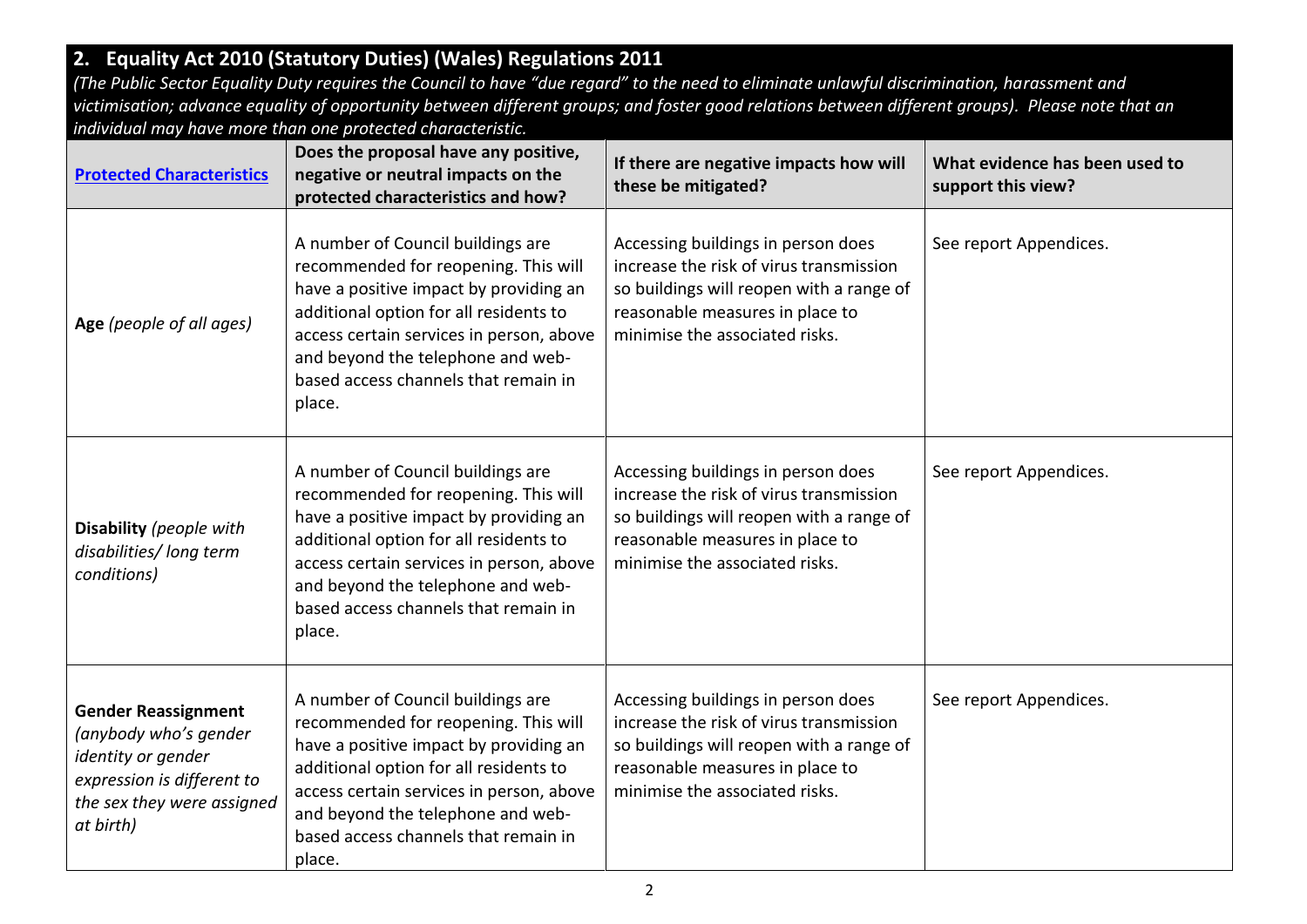| <b>Marriage or Civil</b><br>Partnership (people who<br>are married or in a civil<br>partnership)          | A number of Council buildings are<br>recommended for reopening. This will<br>have a positive impact by providing an<br>additional option for all residents to<br>access certain services in person, above<br>and beyond the telephone and web-<br>based access channels that remain in<br>place. | Accessing buildings in person does<br>increase the risk of virus transmission<br>so buildings will reopen with a range of<br>reasonable measures in place to<br>minimise the associated risks. | See report Appendices. |
|-----------------------------------------------------------------------------------------------------------|--------------------------------------------------------------------------------------------------------------------------------------------------------------------------------------------------------------------------------------------------------------------------------------------------|------------------------------------------------------------------------------------------------------------------------------------------------------------------------------------------------|------------------------|
| <b>Pregnancy and Maternity</b><br>(women who are pregnant<br>and/or on maternity<br>leave)                | A number of Council buildings are<br>recommended for reopening. This will<br>have a positive impact by providing an<br>additional option for all residents to<br>access certain services in person, above<br>and beyond the telephone and web-<br>based access channels that remain in<br>place. | Accessing buildings in person does<br>increase the risk of virus transmission<br>so buildings will reopen with a range of<br>reasonable measures in place to<br>minimise the associated risks. | See report Appendices. |
| Race (people from black,<br>Asian and minority ethnic<br>communities and different<br>racial backgrounds) | A number of Council buildings are<br>recommended for reopening. This will<br>have a positive impact by providing an<br>additional option for all residents to<br>access certain services in person, above<br>and beyond the telephone and web-<br>based access channels that remain in<br>place. | Accessing buildings in person does<br>increase the risk of virus transmission<br>so buildings will reopen with a range of<br>reasonable measures in place to<br>minimise the associated risks. | See report Appendices. |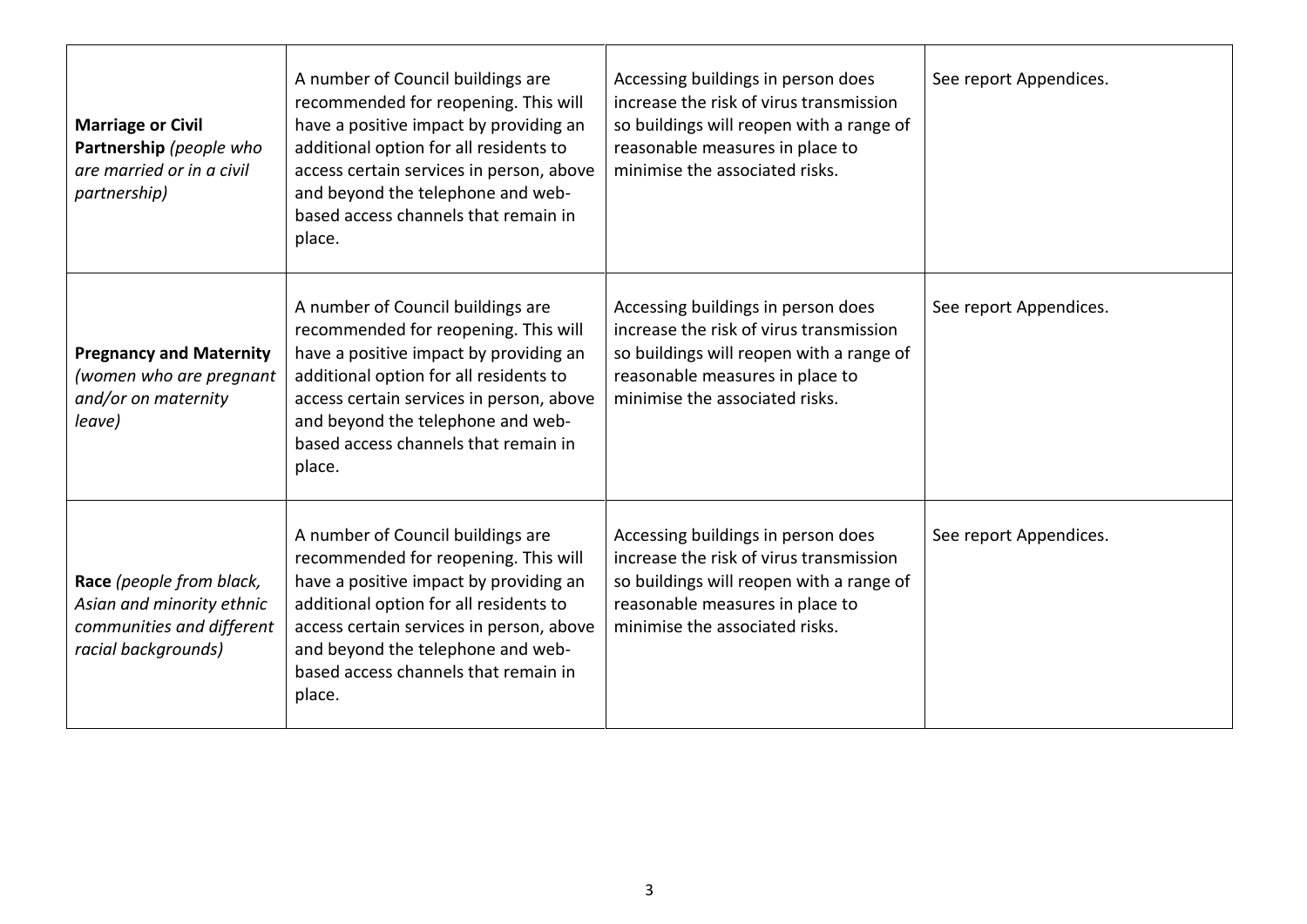| <b>Protected Characteristics</b>                                                                           | Does the proposal have any positive,<br>negative or neutral impacts on the<br>protected characteristics and how?                                                                                                                                                                                 | If there are negative impacts how will<br>these be mitigated?                                                                                                                                  | What evidence has been used to<br>support this view? |
|------------------------------------------------------------------------------------------------------------|--------------------------------------------------------------------------------------------------------------------------------------------------------------------------------------------------------------------------------------------------------------------------------------------------|------------------------------------------------------------------------------------------------------------------------------------------------------------------------------------------------|------------------------------------------------------|
| Religion or Belief (people<br>with different religions<br>and beliefs including<br>people with no beliefs) | A number of Council buildings are<br>recommended for reopening. This will<br>have a positive impact by providing an<br>additional option for all residents to<br>access certain services in person, above<br>and beyond the telephone and web-<br>based access channels that remain in<br>place. | Accessing buildings in person does<br>increase the risk of virus transmission<br>so buildings will reopen with a range of<br>reasonable measures in place to<br>minimise the associated risks. | See report Appendices.                               |
| Sex (women and men,<br>girls and boys and those<br>who self-identify their<br>gender)                      | A number of Council buildings are<br>recommended for reopening. This will<br>have a positive impact by providing an<br>additional option for all residents to<br>access certain services in person, above<br>and beyond the telephone and web-<br>based access channels that remain in<br>place. | Accessing buildings in person does<br>increase the risk of virus transmission<br>so buildings will reopen with a range of<br>reasonable measures in place to<br>minimise the associated risks. | See report Appendices.                               |
| <b>Sexual Orientation</b><br>(lesbian, gay, bisexual,<br>heterosexual)                                     | A number of Council buildings are<br>recommended for reopening. This will<br>have a positive impact by providing an<br>additional option for all residents to<br>access certain services in person, above<br>and beyond the telephone and web-<br>based access channels that remain in<br>place. | Accessing buildings in person does<br>increase the risk of virus transmission<br>so buildings will reopen with a range of<br>reasonable measures in place to<br>minimise the associated risks. | See report Appendices.                               |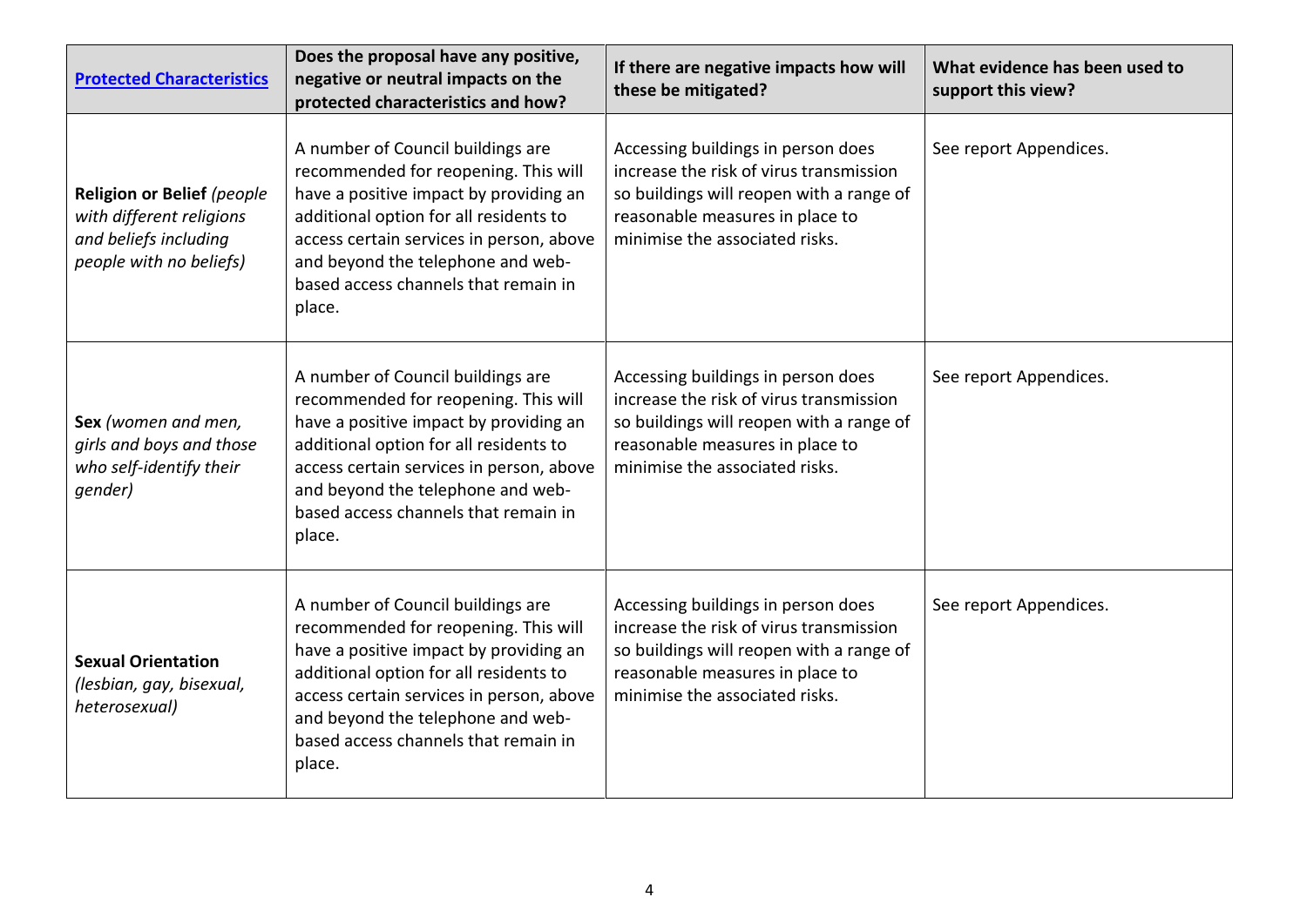# **3. Socio-economic Duty (Strategic Decisions Only)**

*(The Socio-economic Duty gives us an opportunity to do things differently and put tackling inequality genuinely at the heart of key decision making. Socio-economic disadvantage means living on a low income compared to others in Wales, with little or no accumulated wealth, leading to greater material deprivation, restricting the ability to access basic goods and services)*

**Please consider these additional vulnerable groups and the impact your proposal may or may not have on them:**

| $\triangleright$ Single parents and vulnerable families<br>People with low literacy/numeracy<br>Pensioners<br>Looked after children<br>> Homeless people                         | $\triangleright$ Carers<br>> Armed Forces Community<br><b>Students</b><br>Single adult households<br>People misusing substances                                                                                    | People of all ages leaving a care setting<br>$\blacktriangleright$ | $\triangleright$ People who have experienced the asylum system<br>People living in the most deprived areas in Wales (WIMD)<br>$\triangleright$ People involved in the criminal justice system |
|----------------------------------------------------------------------------------------------------------------------------------------------------------------------------------|--------------------------------------------------------------------------------------------------------------------------------------------------------------------------------------------------------------------|--------------------------------------------------------------------|-----------------------------------------------------------------------------------------------------------------------------------------------------------------------------------------------|
| <b>Socio-economic Disadvantage</b>                                                                                                                                               | Does the proposal have any positive,<br>negative or neutral impacts on the<br>following and how?                                                                                                                   | If there are negative impacts how<br>will these be mitigated?      | What evidence has been used to<br>support this view?                                                                                                                                          |
| Low Income / Income Poverty<br>(cannot afford to maintain regular<br>payments such as bills, food,<br>clothing, transport etc.)                                                  | Positive impact. Should residents not<br>have access to telephony or the<br>Internet, in person services can be<br>freely accessed, subject to the<br>specified safety measures being in<br>place at the premises. |                                                                    | See Appendices                                                                                                                                                                                |
|                                                                                                                                                                                  | Does the proposal have any                                                                                                                                                                                         |                                                                    |                                                                                                                                                                                               |
| <b>Socio-economic Disadvantage</b>                                                                                                                                               | positive, negative or neutral<br>impacts on the following and how?                                                                                                                                                 | If there are negative impacts how<br>will these be mitigated?      | What evidence has been used to<br>support this view?                                                                                                                                          |
| Low and/or No Wealth (enough<br>money to meet basic living costs<br>and pay bills but have no savings to<br>deal with any unexpected spends<br>and no provisions for the future) | Neutral impact. Adding in person<br>services on top of telephone and<br>web based services simply provides<br>an additional choice to residents.                                                                   |                                                                    | See report Appendices.                                                                                                                                                                        |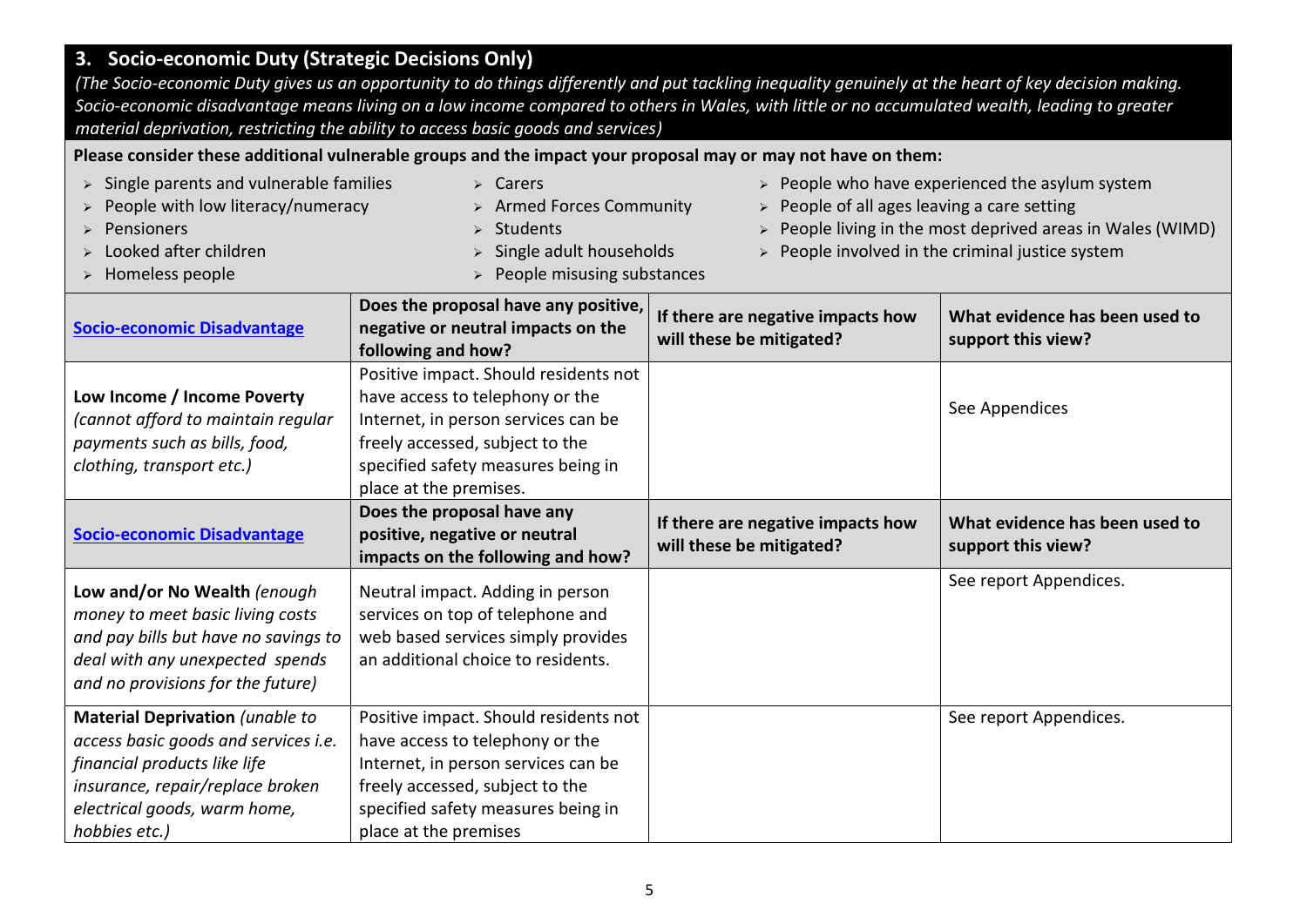| Area Deprivation (where you live<br>(rural areas), where you work<br>(accessibility of public transport)                                                                                                                  | Neutral impact. Adding in person<br>services on top of telephone and<br>web based provides an additional<br>choice to residents with the latter<br>being available regardless of<br>location. | See report Appendices. |
|---------------------------------------------------------------------------------------------------------------------------------------------------------------------------------------------------------------------------|-----------------------------------------------------------------------------------------------------------------------------------------------------------------------------------------------|------------------------|
| Socio-economic Background<br>(social class i.e. parents education,<br>employment and income)                                                                                                                              | Neutral impact. Adding in person<br>services on top of telephone and<br>web based services simply provides<br>an additional choice to residents.                                              | See report Appendices. |
| Socio-economic Disadvantage<br>(What cumulative impact will the<br>proposal have on people or groups<br>because of their protected<br>characteristic(s) or vulnerability or<br>because they are already<br>disadvantaged) | Neutral Impact. Adding in person<br>services on top of telephone and<br>web based services simply provides<br>an additional choice to residents.                                              |                        |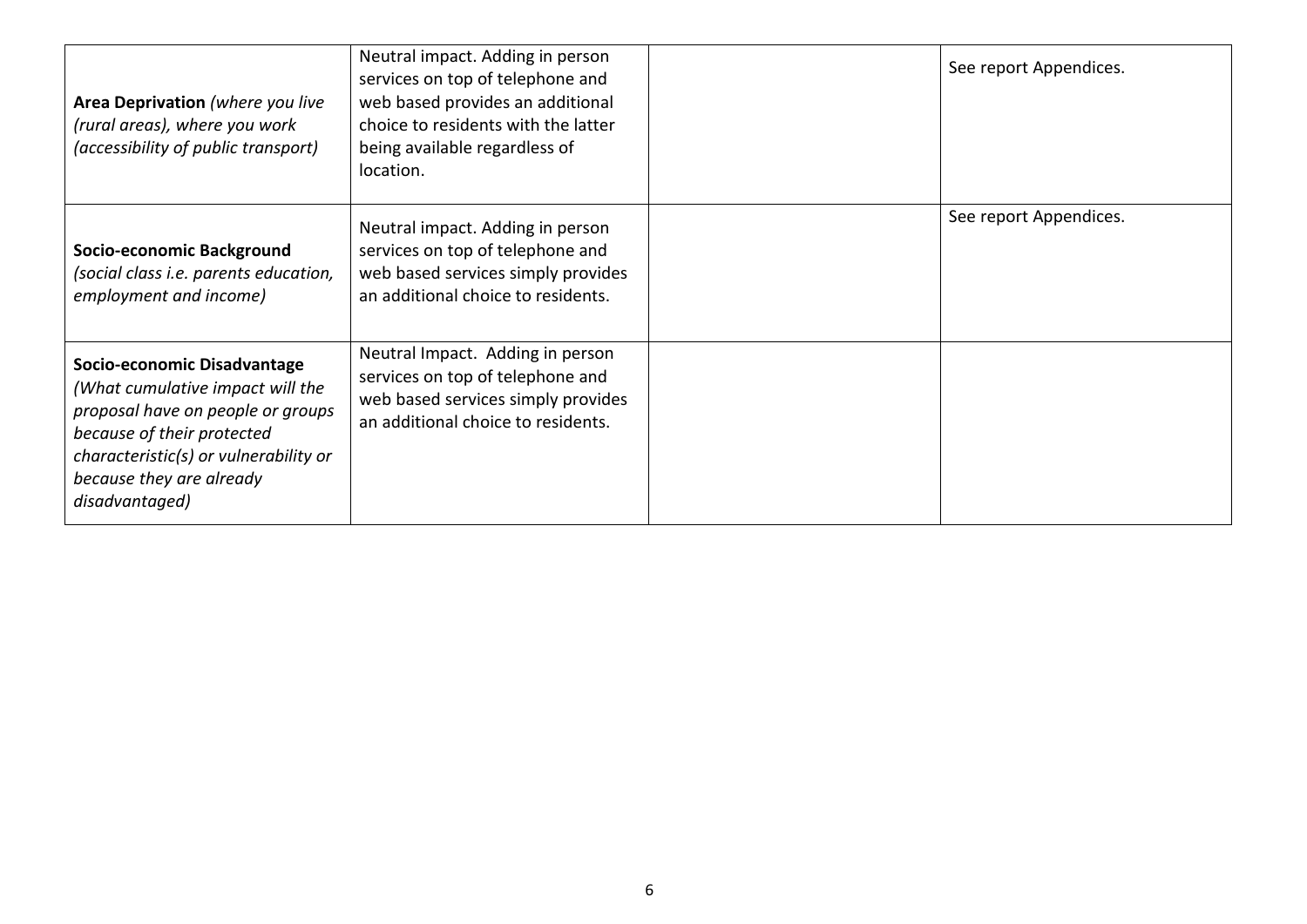### **4. Corporate Plan – Council's Well-being Objectives**

*(How does your proposal deliver against any/all of the Council's Well-being Objectives? Which in turn support the national well-being goals for Wales as outlined in the Well-being of Future Generations (Wales) Act 2015. Are there any impacts (positive, negative or neutral? If there are negative impacts how have these been mitigated?) [Well-being Objectives](https://www.caerphilly.gov.uk/CaerphillyDocs/Council-and-democracy/Corporate_Plan_2018-2023.aspx)*

| <b>Objective 1</b> - Improve education opportunities for all                                                                                                                                                | Neutral impact |
|-------------------------------------------------------------------------------------------------------------------------------------------------------------------------------------------------------------|----------------|
| <b>Objective 2</b> - Enabling employment                                                                                                                                                                    | Neutral impact |
| <b>Objective 3</b> - Address the availability, condition and sustainability of<br>homes throughout the county borough and provide advice, assistance<br>or support to help improve people's well-being      | Neutral impact |
| <b>Objective 4</b> - Promote a modern, integrated and sustainable<br>transport system that increases opportunity, promotes prosperity<br>and minimises the adverse impact on the environment                | Neutral impact |
| <b>Objective 5</b> - Creating a county borough that supports healthy<br>lifestyle in accordance with the Sustainable Development principle<br>with in the Well-being of Future Generations (Wales) Act 2015 | Neutral impact |
| <b>Objective 6</b> - Support citizens to remain independent and improve<br>their well-being                                                                                                                 | Neutral impact |

### **4a. Links to any other relevant Council Policy** *(How does your proposal deliver against any other relevant Council Policy?)*

No specific links. The report seeks to safely reopen certain Council buildings that have been closed to the public due to COVID-19. In the absence of these buildings, residents have been able to access services through alternative channels as previously stated.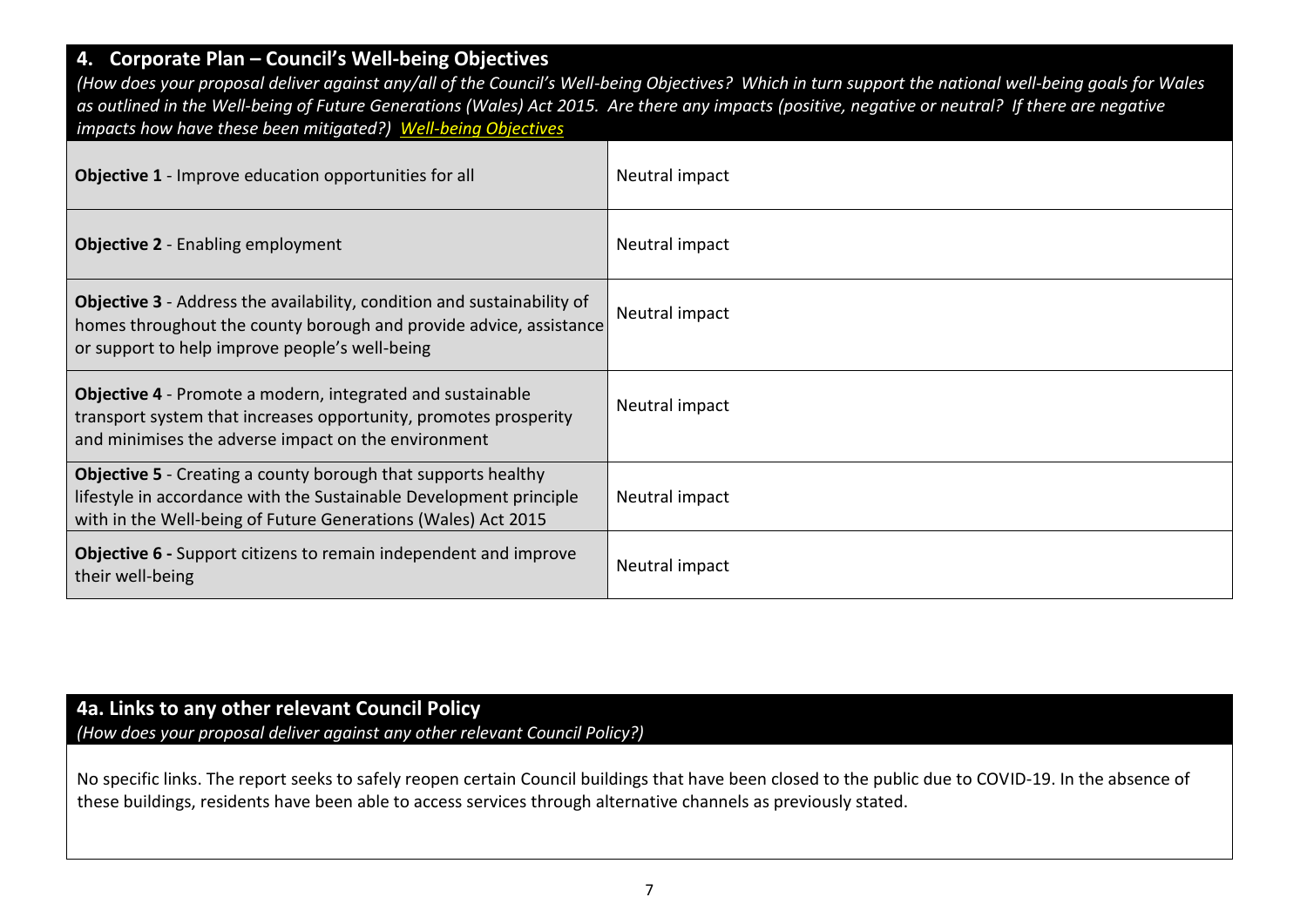| 5. Well-being of Future Generations (Wales) Act 2015 - The Five Ways of Working (ICLIP)<br>(Also known as the sustainable development principles. The Act requires the Council to consider how any proposal improves the economic, social,<br>environmental and cultural well-being of Wales using the five ways of working as a baseline) |                                                                                                                                                                                                                                                                                                                                                                                                                                                                                      |  |  |
|--------------------------------------------------------------------------------------------------------------------------------------------------------------------------------------------------------------------------------------------------------------------------------------------------------------------------------------------|--------------------------------------------------------------------------------------------------------------------------------------------------------------------------------------------------------------------------------------------------------------------------------------------------------------------------------------------------------------------------------------------------------------------------------------------------------------------------------------|--|--|
| <b>Ways of Working</b>                                                                                                                                                                                                                                                                                                                     | How have you used the Sustainable Development Principles in forming the proposal?                                                                                                                                                                                                                                                                                                                                                                                                    |  |  |
| <b>Long Term</b>                                                                                                                                                                                                                                                                                                                           | Consider the long-term impact of the proposal on the ability of communities to secure their well-being.<br>The report seeks to safely reopen a range of Council buildings that have been closed to the public throughout the pandemic. With<br>the national move to Alert Level Zero it is now possible to reopen some of these buildings with the introduction of a range of<br>'reasonable measures' designed to minimise any risks and enable customer access over the long term. |  |  |
| Prevention                                                                                                                                                                                                                                                                                                                                 | Consider how the proposal is preventing problems from ocurring or getting worse<br>The introduction of a range of 'reasonable measures' at Council premises designed specifically to minimise the risk of accessing<br>services and preventing the transmission of COVID-19 should enable those premises to be safely reopened once again.                                                                                                                                           |  |  |
| Integration                                                                                                                                                                                                                                                                                                                                | Consider how your proposal will impact on other services provided in our communities (these might be Council services or services delivered<br>by other organisations or groups)<br>The reopening of certain buildings will be welcomed by the community as another sign of a return to some kind of normality. The report<br>includes functions and services from right across the Council.                                                                                         |  |  |
| <b>Collaboration</b>                                                                                                                                                                                                                                                                                                                       | Consider how you are working with Council services or services delivered by other organisations or groups in our communities.<br>The reopening of certain buildings does provide the opportunity for providers other than the Council to offer services to the public.                                                                                                                                                                                                               |  |  |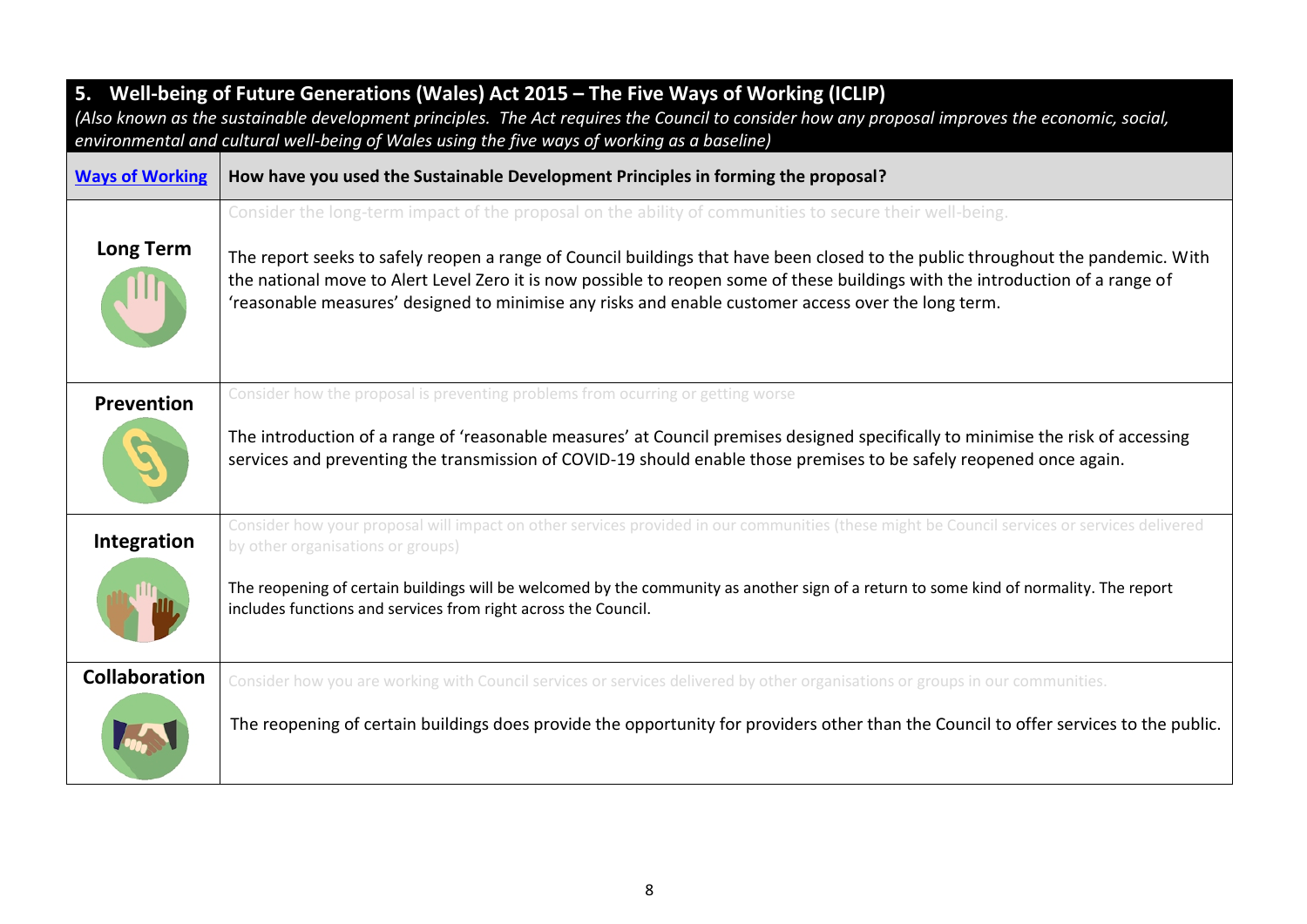**Involvement** Consider how you involve people who have an interest in this proposal and ensure that they represent the diversity of our communities.



Heads of Service responsible for the relevant buildings have been involved in undertaking the assessment against the hierarchy of controls, as have Cabinet through their decision-making.

# **6. Well-being of Future Generations (Wales) Act 2015**

| <b>Well-being Goals</b>                                                                                                                                                                                                                                                                                                                                                                                                                                                                     | Does the proposal maximise our contribution to the Well-being Goal and how?                                                                                                                                                                                                                |
|---------------------------------------------------------------------------------------------------------------------------------------------------------------------------------------------------------------------------------------------------------------------------------------------------------------------------------------------------------------------------------------------------------------------------------------------------------------------------------------------|--------------------------------------------------------------------------------------------------------------------------------------------------------------------------------------------------------------------------------------------------------------------------------------------|
| <b>A Prosperous Wales</b><br>An innovative, productive and low carbon society<br>which recognises the limits of the global environment<br>and therefore uses resources efficiently and<br>proportionately (including acting on climate change);<br>and which develops a skilled and well-educated<br>population in an economy which generates wealth<br>and provides employment opportunities, allowing<br>people to take advantage of the wealth generated<br>through securing decent work | Efficient use of resources, skilled, educated people generates wealth and provides jobs<br>N/A                                                                                                                                                                                             |
| <b>A Resilient Wales</b><br>A nation which maintains and enhances a biodiverse<br>natural environment healthy functioning ecosystems<br>that support social, economic and ecological<br>resilience and the capacity to adapt to change (for<br>climate change)                                                                                                                                                                                                                              | Maintain and enhance biodiversity and ecosystems that support resilience and can adapt to change (e.g.<br>climate change)<br>N/A                                                                                                                                                           |
| <b>A Healthier Wales</b><br>A society in which people's physical and mental well-<br>being is maximised and in which choices and<br>behaviours that benefit future health are understood                                                                                                                                                                                                                                                                                                    | People's physical and mental well-being is maximised and health impacts are understood<br>Reopening buildings through an assessment against a hierarchy of controls will ensure that any<br>risks to an individual's health and wellbeing from access building based services is minimised |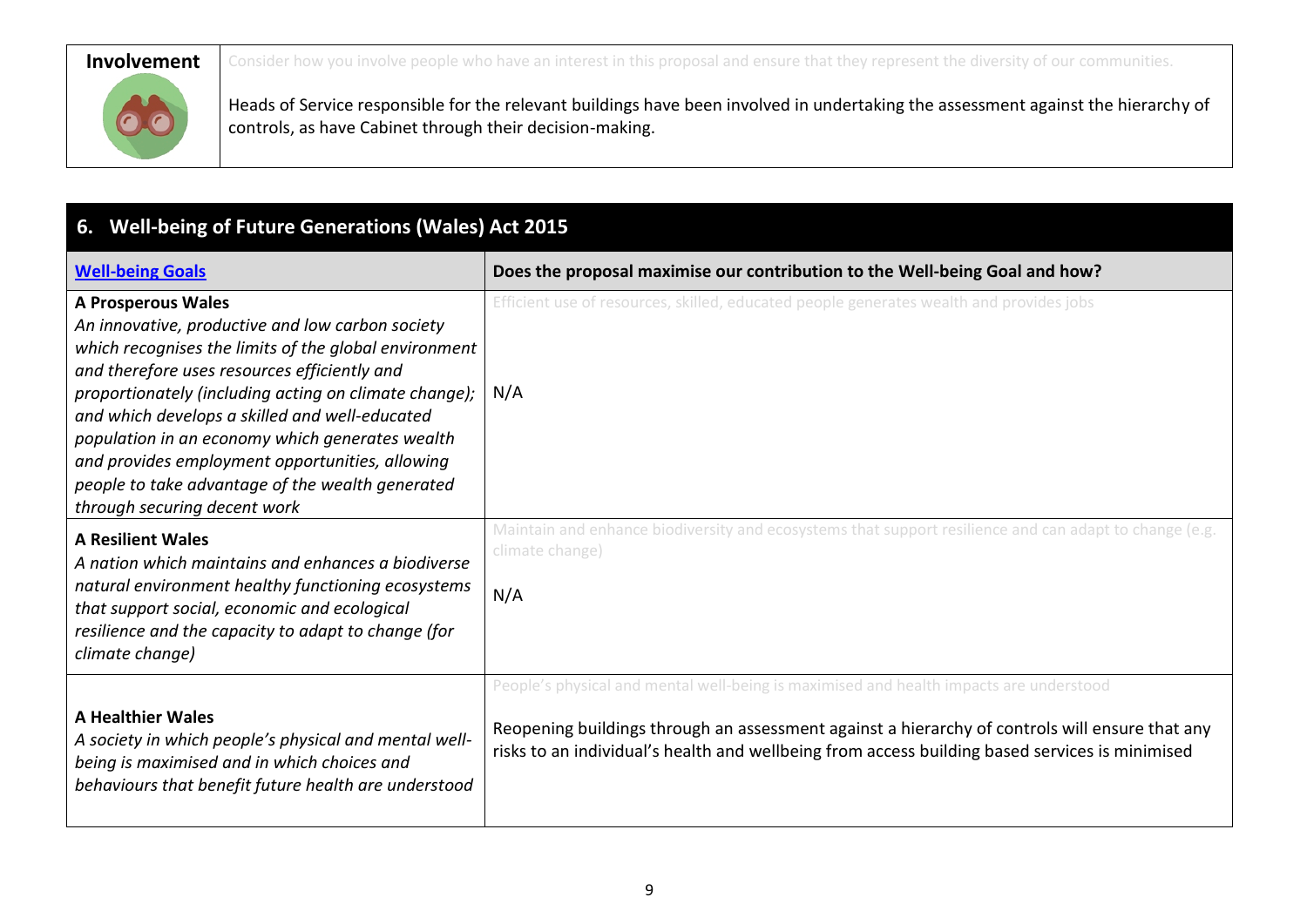| <b>A More Equal Wales</b><br>A society that enables people to fulfil their potential<br>no matter what their background or circumstances<br>(including their socio-economic background and<br>circumstances)                                                        | People can fulfil their potential no matter what their background or circumstances. This includes the<br>protected characteristics listed in Q2 above. Also consider the cumulative impacts.<br>N/A |
|---------------------------------------------------------------------------------------------------------------------------------------------------------------------------------------------------------------------------------------------------------------------|-----------------------------------------------------------------------------------------------------------------------------------------------------------------------------------------------------|
| <b>Well-being Goals</b>                                                                                                                                                                                                                                             | Does the proposal maximise our contribution to the Well-being Goal and how?                                                                                                                         |
| A Wales of Cohesive Communities<br>Attractive, viable, safe and well-connected<br>communities                                                                                                                                                                       | Communities are attractive, viable, safe and well connected.<br>N/A                                                                                                                                 |
| A Wales of Vibrant Culture and Thriving Welsh<br>Language<br>A society that promotes and protects culture,<br>heritage and the Welsh language, and which<br>encourages people to participate in the arts, and<br>sports and recreation                              | Culture, heritage and the Welsh language are promoted and protected. People are encouraged to<br>participate in sport, art and recreation.<br>N/A                                                   |
| A Globally Responsible Wales<br>A nation which, when doing anything to improve the<br>economic, social, environmental and cultural well-<br>being of Wales, takes account of whether doing such<br>a thing may make a positive contribution to global<br>well-being | Taking account of impact on global well-being when considering local social, economic and<br>environmental well-being.<br>N/A                                                                       |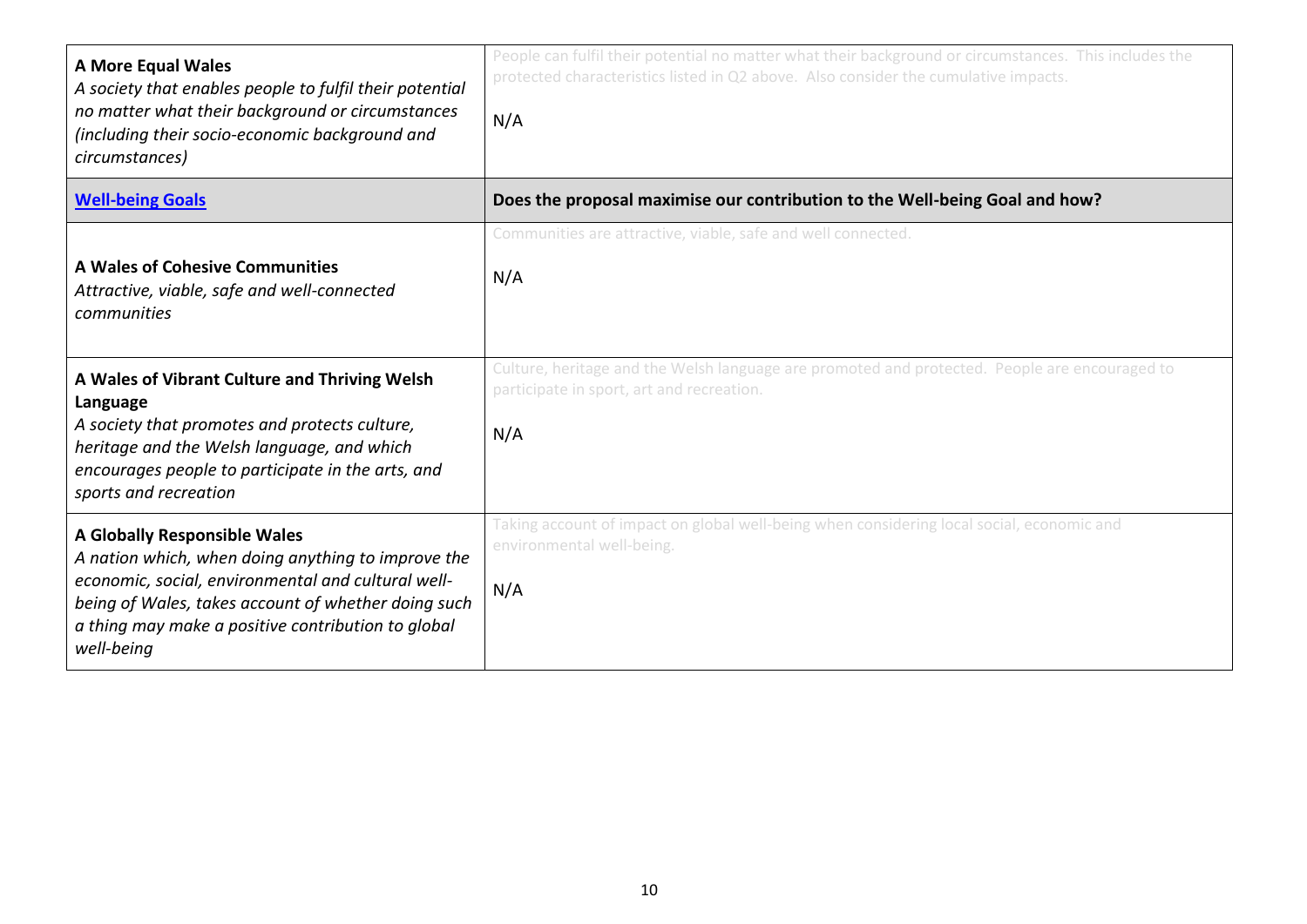# **7. Welsh Language (Wales) Measure 2011 and Welsh Language Standards**

*(The Welsh Language Measure 2011 and the Welsh Language Standards require the Council to have 'due regard' for the positive or negative impact a proposal may have on opportunities to use the Welsh language and ensuring the Welsh language is treated no less favourably than the English language) insert link to WL Commissioners Policy Making Standards Guidance*



| Requirement                                                    | Does the proposal have any<br>positive, negative or neutral<br>impacts on the following and how? | If there are negative impacts<br>how will these be mitigated? | What evidence has been used to<br>support this view?<br>e.g the WESP, TAN20, LDP, Pupil<br><b>Level Annual School Census</b> |
|----------------------------------------------------------------|--------------------------------------------------------------------------------------------------|---------------------------------------------------------------|------------------------------------------------------------------------------------------------------------------------------|
| Links with Welsh Government's Cymraeg                          |                                                                                                  |                                                               |                                                                                                                              |
| 2050 Strategy and CCBC's Five Year Welsh                       | Neutral impact                                                                                   |                                                               |                                                                                                                              |
| Language Strategy 2017-2022 and the                            |                                                                                                  |                                                               |                                                                                                                              |
| <b>Language Profile</b>                                        |                                                                                                  |                                                               |                                                                                                                              |
| <b>Compliance with the Welsh Language</b><br><b>Standards</b>  | Neutral impact                                                                                   |                                                               |                                                                                                                              |
| Specifically Standards 88 - 93                                 |                                                                                                  |                                                               |                                                                                                                              |
| <b>Opportunities to promote the Welsh</b>                      | Neutral impact.                                                                                  |                                                               |                                                                                                                              |
| language e.g. status, use of Welsh language                    |                                                                                                  |                                                               |                                                                                                                              |
| services, use of Welsh in everyday life in<br>work / community |                                                                                                  |                                                               |                                                                                                                              |
| Opportunities for persons to use the                           |                                                                                                  |                                                               |                                                                                                                              |
| Welsh language e.g. staff, residents and                       | Neutral impact.                                                                                  |                                                               |                                                                                                                              |
| visitors                                                       |                                                                                                  |                                                               |                                                                                                                              |
| Treating the Welsh language no less                            | Neutral impact.                                                                                  |                                                               |                                                                                                                              |
| favourably than the English language                           |                                                                                                  |                                                               |                                                                                                                              |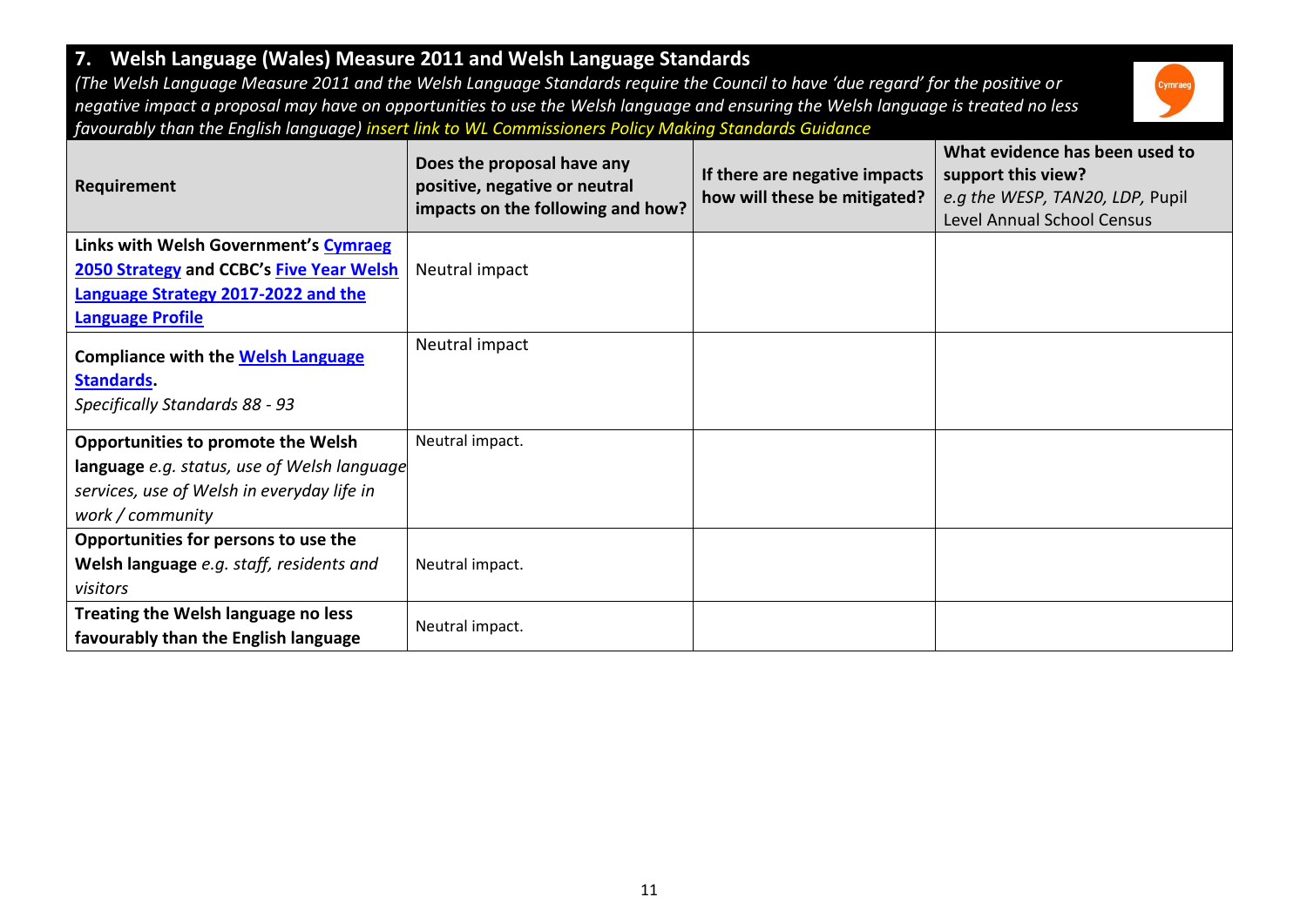**7a. Having considered the impacts above, how has the proposal been developed so that there are positive effects, or increased positive effects on (a) opportunities for persons to use the Welsh language, and b) treating the Welsh language no less favourably than the English language.**

The report seeks to reopen a number of buildings. This provides the same opportunity to engage with the Council through the medium of Welsh that is provided by other channels such as telephone and web based services.

### **8. Data and Information**

*(What data or other evidence has been used to inform the development of the proposal? Evidence may include the outcome of previous consultations, existing databases, pilot projects, review of customer complaints and compliments and or other service user feedback, national and regional data, academic publications and consultants' reports etc.)*

| Data/evidence<br>(Please provide link to report if appropriate)                                                          | <b>Key relevant findings</b>                                                           | How has the data/evidence informed this<br>proposal?  |  |  |
|--------------------------------------------------------------------------------------------------------------------------|----------------------------------------------------------------------------------------|-------------------------------------------------------|--|--|
| What data / evidence was used?                                                                                           | What were the key findings?                                                            | How has the data / evidence available helped inform   |  |  |
| Provide links to any reports if appropriate e.g.<br>Household Survey 2017                                                | What did the data / evidence used tell you?                                            | the proposal?<br>Did it support the proposal and how? |  |  |
| Welsh Government Guidance on Alert Level Zero                                                                            | The Key findings that emerged from the                                                 | If the data / evidence didn't support the proposal    |  |  |
| (and the published hierarchy of controls)                                                                                | assessment against the hierarchy of controls are                                       | why was this?                                         |  |  |
| See appendices of report                                                                                                 | linked directly to the recommended control level<br>supporting the premises reopening. | See Appendices of report for direct links.            |  |  |
| Were there any gaps identified in the evidence and data used to develop this proposal and how will these gaps be filled? |                                                                                        |                                                       |  |  |
| Details of further consultation can be included in Section 9.                                                            |                                                                                        |                                                       |  |  |
| Are there any gaps in the existing data and how will you go about filling these gaps?                                    |                                                                                        |                                                       |  |  |
| $\mid N/A$                                                                                                               |                                                                                        |                                                       |  |  |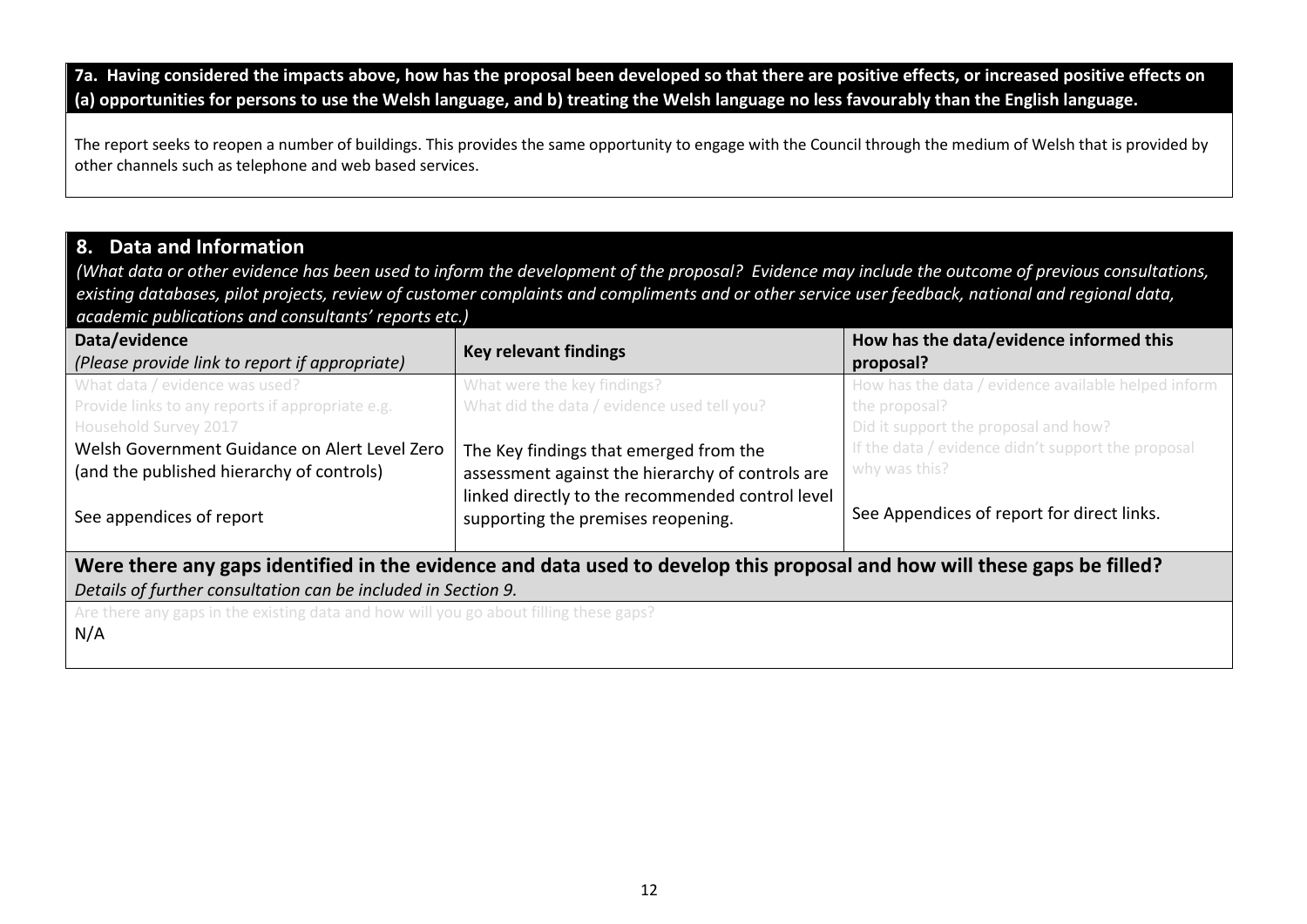#### **9. Consultation**

*(In some instances, there is a legal requirement to consult. In others, even where there is no legal obligation, there may be a legitimate expectation from people that a consultation will take place. Where it has been determined that consultation is required, [The Gunning Principles](https://www.consultationinstitute.org/the-gunning-principles-implications/) must be adhered to. Consider the [Consultation and Engagement](https://www.caerphilly.gov.uk/CaerphillyDocs/Consultations/Consultation-and-Engagement-Framework.aspx) Framework. Please note that this may need to be updated as the proposal develops and to strengthen the assessment.*

**Briefly describe any recent or planned consultations paying particular attention to evidencing the Gunning Principles.**

Who was consulted?

| Cllr. Philippa Marsden, Leader of the Council                                                                                                                                                                                   |
|---------------------------------------------------------------------------------------------------------------------------------------------------------------------------------------------------------------------------------|
| Cllr. Colin Gordon, Cabinet Member for Corporate Governance                                                                                                                                                                     |
| Christina Harrhy, Chief Executive                                                                                                                                                                                               |
| <b>Corporate Management Team</b>                                                                                                                                                                                                |
| Robert Tranter, Head of Legal Services & Monitoring Officer                                                                                                                                                                     |
| Lynne Donovan, Head of People Services                                                                                                                                                                                          |
| Steve Harris, Head of Corporate Finance & S151 Officer                                                                                                                                                                          |
| Leadership Team                                                                                                                                                                                                                 |
| Cllr Gez Kirby, Chair of Policy and Resources Scrutiny Committee                                                                                                                                                                |
| Cllr Brenda Miles, Vice Chair of Policy and Resources Scrutiny Committee Trade Unions                                                                                                                                           |
| When were they consulted did the consultation take place at the formative stage and was adequate time given for consultees to consider and respond?<br>Consultation provided enough time for consultees to consider and respond |
| Was sufficient information provided to consultees to allow them to make an informed decision on the proposal?<br>Yes                                                                                                            |
| What were the key findings?<br>No                                                                                                                                                                                               |
| How have the consultation findings been taken into account?<br>Yes                                                                                                                                                              |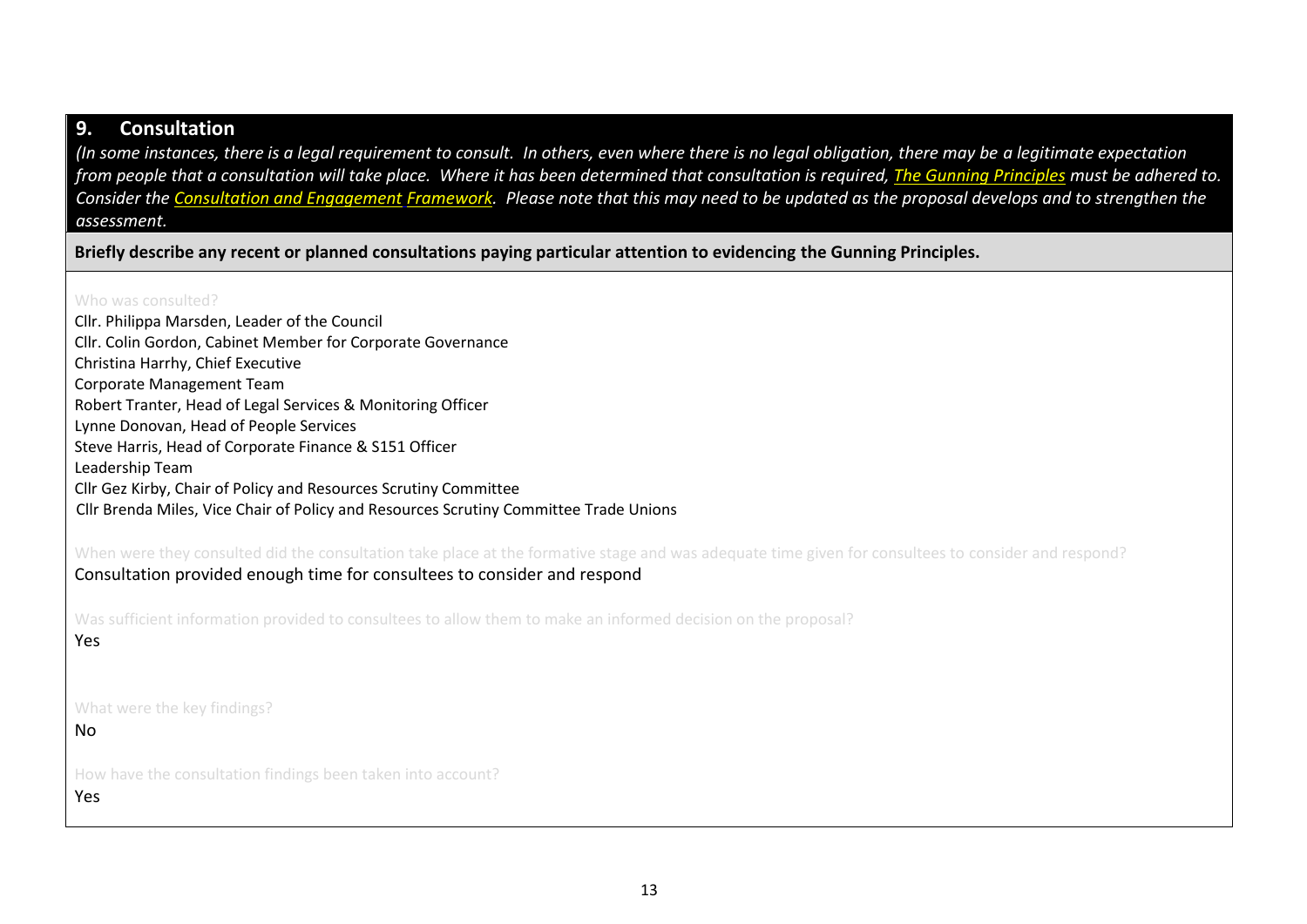| 10. Monitoring and Review                                                                                                  |                                                                                                                                                                                                                                                    |
|----------------------------------------------------------------------------------------------------------------------------|----------------------------------------------------------------------------------------------------------------------------------------------------------------------------------------------------------------------------------------------------|
| How will the implementation and the impact<br>of the proposal be monitored, including<br>implementation of any amendments? | For example, what monitoring will be used? How frequent?<br>Cabinet will continue to monitor the impact of the decision to reopen certain Council Premises and any<br>further changes that are brought about by additional changes to the guidance |
| What are the practical arrangements for<br>monitoring?                                                                     | For example, who will put this in place? When will it start?<br>Heads of Service will keep premises reopening under ongoing review                                                                                                                 |
| How will the results of the monitoring be<br>used to develop future proposals?                                             | Any refinements required will feed in to monitoring reports                                                                                                                                                                                        |
| When is the proposal due to be reviewed?                                                                                   | Ongoing                                                                                                                                                                                                                                            |
| Who is responsible for ensuring this<br>happens?                                                                           | Corporate Director for Education and Corporate Services                                                                                                                                                                                            |

| 11. Recommendation and Reasoning |   |                                                                                                         |  |
|----------------------------------|---|---------------------------------------------------------------------------------------------------------|--|
|                                  | V | Implement proposal with no amendments                                                                   |  |
|                                  |   | Implement proposal taking account of the mitigating actions outlined                                    |  |
|                                  |   | Reject the proposal due to disproportionate impact on equality, poverty and socio-economic disadvantage |  |
|                                  |   |                                                                                                         |  |